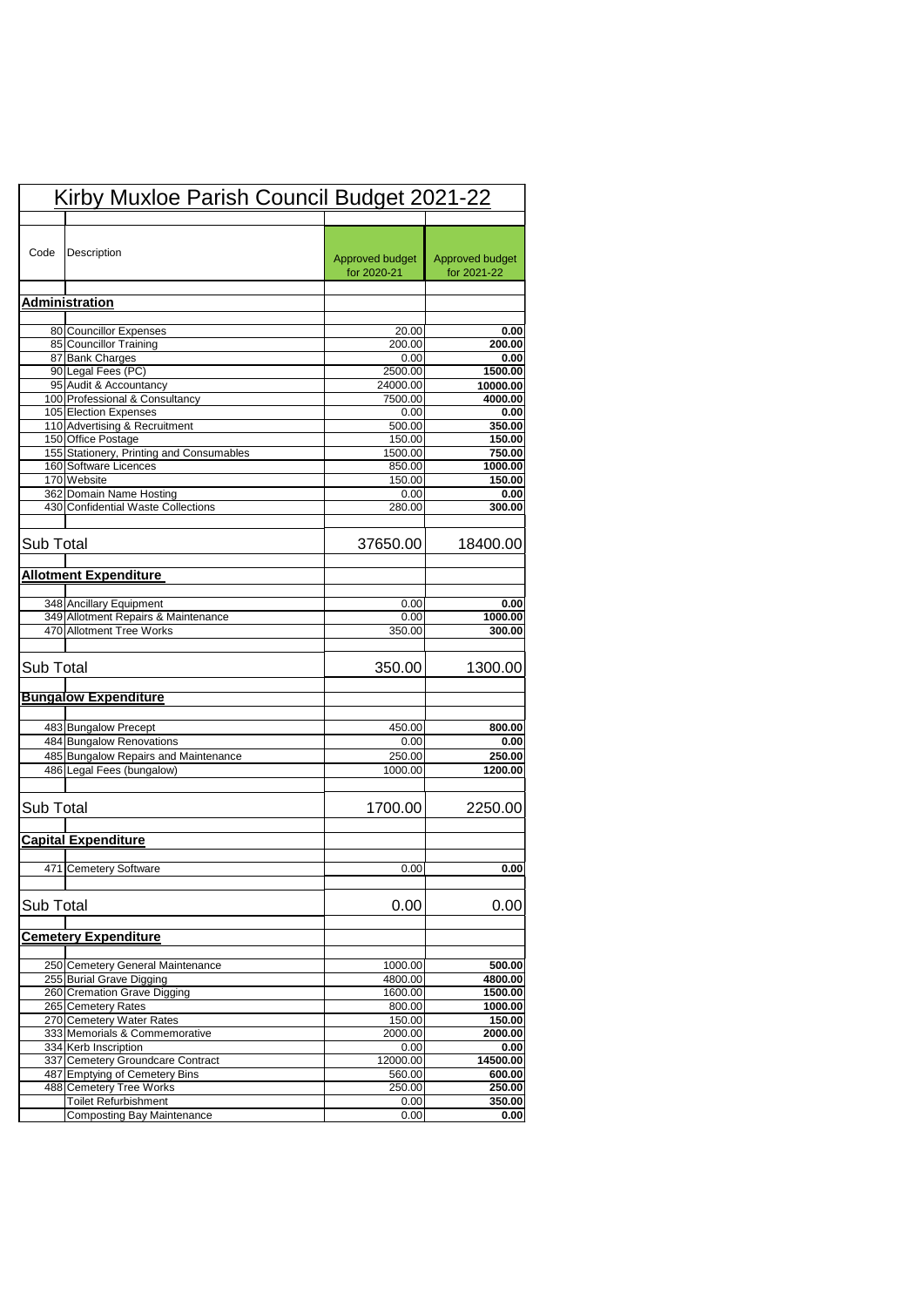| Sub Total             |                                                         | 23160.00          | 25650.00         |
|-----------------------|---------------------------------------------------------|-------------------|------------------|
|                       | <b>Christmas Expenditure</b>                            |                   |                  |
|                       |                                                         |                   |                  |
|                       | 340 Christmas Switch On Event                           | 1300.00           | 1500.00          |
|                       | 346 Christmas Lights Electricity                        | 200.00            | 220.00           |
|                       | 408 Christmas Lights                                    | 8000.00           | 6500.00          |
|                       |                                                         |                   |                  |
| <b>Sub Total</b>      |                                                         | 9500.00           | 8220.00          |
|                       |                                                         |                   |                  |
|                       | <b>Community &amp; Environmental</b>                    |                   |                  |
|                       |                                                         |                   |                  |
|                       | 200 Community Repairs & Maintenance                     | 5000.00           | 5000.00          |
|                       | 215 Baskets & Planters                                  | 7000.00           | 4850.00          |
|                       | 220 Planter Watering & Maintenance                      | 0.00              | 950.00           |
|                       | 338 Community Groundcare Contract                       | 5500.00           | 5800.00          |
|                       | 343 Ancillary Equipment                                 | 0.00              | 0.00             |
|                       | 344 Community Treeworks                                 | 1800.00           | 1900.00          |
|                       | 345 Parks Consumables                                   | 0.00              | 0.00             |
|                       | 395 Street Furniture                                    | 125.00            | 0.00             |
|                       | 396 Litter Bins                                         | 0.00              | 0.00             |
|                       | 397 Dog Bins                                            | 0.00              | 0.00             |
|                       | 398 Fencing<br>399 Shrubs/Plants/Trees                  | 1000.00<br>130.00 | 0.00<br>150.00   |
|                       | 401 Street Lighting Unadopted Roads                     | 3500.00           | 3100.00          |
|                       | 403 Electricity - Football Pavilion                     | 350.00            | 270.00           |
|                       | 405 Castle Road Car Park Rates                          | 2750.00           | 2800.00          |
|                       | 407 Water - Football Pavilion                           | 100.00            | 120.00           |
|                       | 424 Tennis Courts Maintenance                           | 250.00            | 250.00           |
|                       | 431 Emptying of Dog/Litter Bins - 32% (includes street) | 2750.00           | 3350.00          |
|                       | 449 Street Lighting Annual Maintenance                  | 3300.00           | 3300.00          |
|                       | 453 Underground Cable Rental                            | 50.00             | 50.00            |
|                       | 473 Castle Road Car Park Maintenance                    | 165.00            | 150.00           |
|                       | 479 Asset Maintenance                                   | 0.00              | 0.00             |
|                       | 489 Millenium Path Re-route                             | 0.00              | 0.00             |
|                       | 490 Community Orchard                                   | 0.00              | 500.00           |
|                       | <b>Additional Event</b>                                 | 1000.00           | 500.00           |
|                       | Pond Area                                               | 400.00            | 400.00           |
| <b>Sub Total</b>      |                                                         | 35170.00          | 33440.00         |
|                       | <b>Contingencies</b>                                    |                   |                  |
|                       |                                                         |                   |                  |
|                       | 411 Contingency Costs                                   | 5000.00           | 5000.00          |
|                       |                                                         |                   |                  |
| <b>Sub Total</b>      |                                                         | 5000.00           | 5000.00          |
| <b>Council Office</b> |                                                         |                   |                  |
|                       |                                                         |                   |                  |
|                       | 382 Insurance                                           | 3100.00           | 3200.00          |
|                       | 383 Security CCTV System                                | 1000.00           | 1000.00          |
|                       | 384 Safety Servicing                                    | 100.00            | 100.00           |
|                       | 385 Office Repairs and Maintenance                      | 75.00             | 270.00           |
|                       | $387$ Gas                                               | 500.00            | 500.00           |
|                       | 389 Electricity                                         | 970.00            | 1000.00          |
|                       | 390 Rates                                               | 765.00            | 800.00           |
|                       | 392 Office Telephone/Broadband                          | 600.00            | 600.00           |
|                       | 393 Office Broadband                                    | 0.00              | 0.00             |
|                       | 409 Office Equipment<br>480 Mobile                      | 50.00<br>0.00     | 100.00<br>500.00 |
|                       |                                                         |                   |                  |
|                       |                                                         |                   |                  |
| <b>Sub Total</b>      |                                                         | 7160.00           | 8070.00          |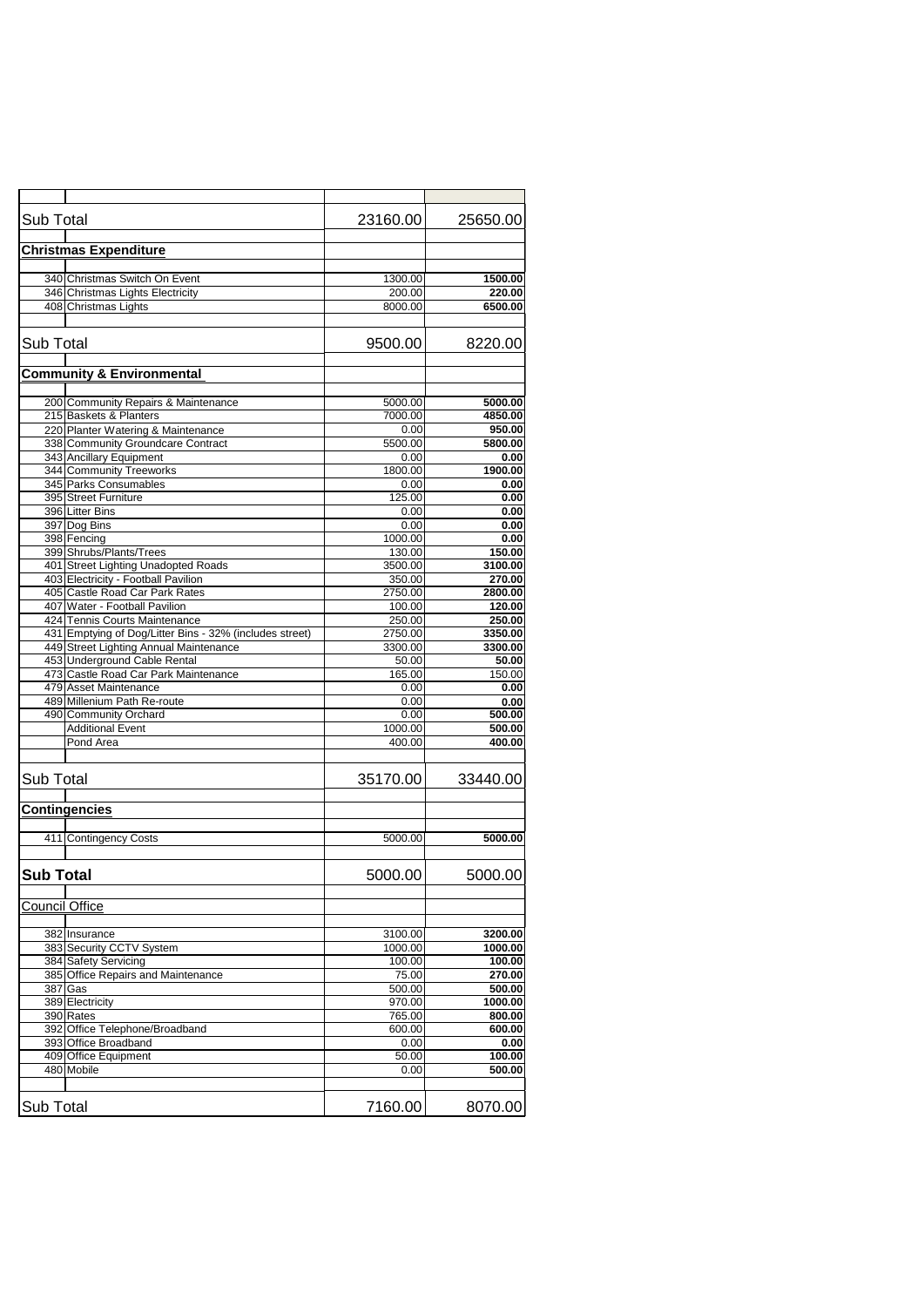| <b>Donations</b>            |                                                  |          |          |
|-----------------------------|--------------------------------------------------|----------|----------|
|                             |                                                  |          |          |
| 412 Donations               |                                                  | 0.00     | 0.00     |
|                             |                                                  |          |          |
|                             |                                                  |          |          |
| <b>Sub Total</b>            |                                                  | 0.00     | 0.00     |
|                             |                                                  |          |          |
|                             |                                                  |          |          |
|                             | <b>Grants In Kind - Community Centre Charity</b> |          |          |
|                             |                                                  |          |          |
|                             | 448 General Maintenance (CCC)                    | 100.00   | 250.00   |
|                             | 451 MUGA Inspections (CCC)                       | 400.00   | 500.00   |
|                             | 452 MUGA Maintenance (CCC)                       | 100.00   | 100.00   |
|                             | 491 Skate Park Project                           | 0.00     | 0.00     |
|                             |                                                  |          |          |
| <b>Sub Total</b>            |                                                  | 600.00   | 850.00   |
|                             |                                                  |          |          |
| <b>Grants In Kind - RGC</b> |                                                  |          |          |
|                             |                                                  |          |          |
|                             | 433 General Maintenance (RGC)                    | 5400.00  | 6000.00  |
|                             |                                                  |          |          |
|                             | 434 Groundcare Maintenance (RGC)                 | 9500.00  | 10400.00 |
|                             | 435 Electricity- Cricket Pavilion (RGC)          | 150.00   | 400.00   |
|                             | 436 Water Rates - Cricket Pavilion (RGC)         | 250.00   | 100.00   |
|                             | 441 Play Area Repairs (RGC)                      | 500.00   | 500.00   |
|                             | 442 Play Area Inspections (RGC)                  | 500.00   | 500.00   |
|                             |                                                  |          |          |
|                             | 444 Treeworks (RGC)                              | 150.00   | 200.00   |
|                             | 446 Grit Replenishment (RGC)                     | 50.00    | 50.00    |
|                             |                                                  |          |          |
|                             | 450 Dog and Litter Bins (RGC - 68%)              | 2750.00  | 7000.00  |
|                             | 472 Legal Fees (RGC)                             | 1000.00  | 1300.00  |
| 495 Bond (RGC)              |                                                  | 0.00     | 0.00     |
|                             | Renovations - Cricket Pavilion (RGC)             | 5000.00  | 5000.00  |
|                             | Pathway/bridge linking from School to Millenium  |          |          |
| Way                         |                                                  | 0.00     | 0.00     |
|                             | <b>War Memorial Restoration</b>                  | 0.00     | 5000.00  |
|                             |                                                  |          |          |
| <b>Sub Total</b>            |                                                  | 25250.00 | 36450.00 |
|                             |                                                  |          |          |
| Grants                      |                                                  |          |          |
|                             |                                                  |          |          |
|                             |                                                  |          |          |
|                             | 440 S.137/Grants Distributed                     | 1000.00  | 1000.00  |
|                             |                                                  |          |          |
| Sub Total                   |                                                  | 1000.00  | 1000.00  |
|                             |                                                  |          |          |
| <b>Section 106 Monies</b>   |                                                  |          |          |
|                             |                                                  |          |          |
|                             |                                                  |          |          |
| 413 S.106 Monies            |                                                  | 0.00     | 0.00     |
|                             | 476 Capital Expenditure S.106                    | 0.00     | 0.00     |
|                             |                                                  |          |          |
| Sub Total                   |                                                  | 0.00     | 0.00     |
|                             |                                                  |          |          |
| <b>Staff Costs</b>          |                                                  |          |          |
|                             |                                                  |          |          |
|                             |                                                  |          |          |
| <b>Salaries</b>             |                                                  | 53723.28 | 58700.00 |
|                             | 358 EmployEE & ER Tax/NI                         | 2800.00  | 6500.00  |
| 359 Travel Expenses         |                                                  | 100.00   | 100.00   |
| 381 Training                |                                                  | 640.00   | 250.00   |
|                             |                                                  |          |          |